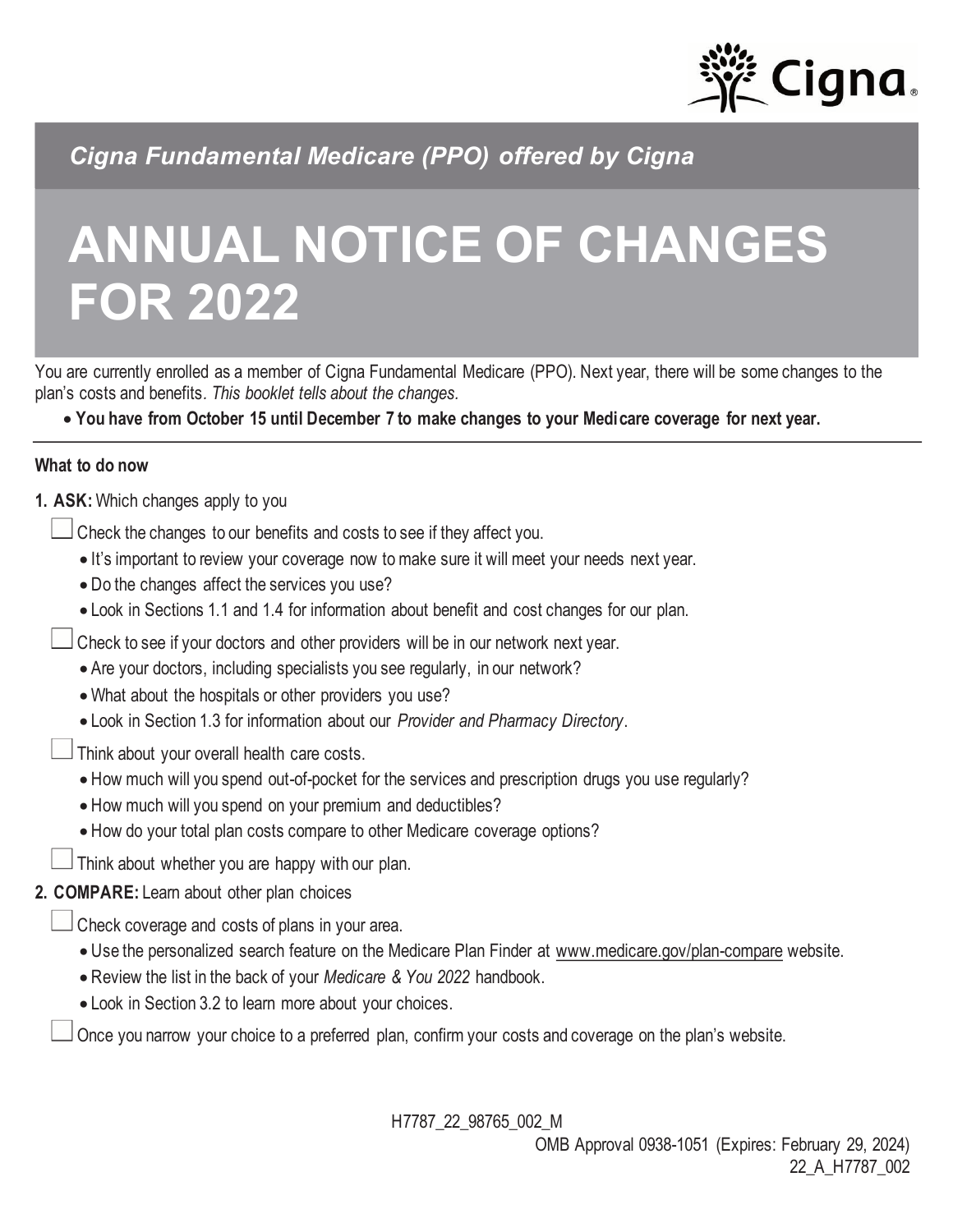- **3. CHOOSE:** Decide whether you want to change your plan
	- If you don't join another plan by December 7, 2021, you will be enrolled in Cigna Fundamental Medicare (PPO).
	- To change to a **different plan** that may better meet your needs, you can switch plans between October 15 and December 7.
- **4. ENROLL:** To change plans, join a plan between **October 15** and **December 7, 2021**
	- If you don't join another plan by **December 7, 2021**, you will be enrolled in Cigna Fundamental Medicare (PPO).
	- If you join another plan by **December 7, 2021**, your new coverage will start on **January 1, 2022.** You will be automatically disenrolled from your current plan.

# **Additional Resources**

- This document is available for free in Spanish.
- Please contact our Customer Service number at 1-800-668-3813 for additional information. (TTY users should call 711.) Hours are October 1 – March 31, 8:00 a.m. – 8:00 p.m. local time, 7 days a week. From April 1 – September 30, Monday – Friday 8:00 a.m. – 8:00 p.m. local time. Messaging service used weekends, after hours, and on federal holidays.
- To get information from us in a way that works for you, please call Customer Service (phone numbers are in Section 7.1 of this booklet). We can give you information in braille, in large print, and other alternate formats if you need it.
- **Coverage under this Plan qualifies as Qualifying Health Coverage (QHC)** and satisfies the Patient Protection and Affordable Care Act's (ACA) individual shared responsibility requirement. Please visit the Internal Revenue Service (IRS) website at www.irs.gov/Affordable-Care-Act/Individuals-and-Families for more information.

# **About Cigna Fundamental Medicare (PPO)**

- Cigna contracts with Medicare to offer Medicare Advantage HMO and PPO plans and Part D Prescription Drug Plans (PDP) in select states, and with select State Medicaid programs. Enrollment in Cigna depends on contract renewal.
- When this booklet says "we," "us," or "our," it means Cigna. When it says "plan" or "our plan," it means Cigna Fundamental Medicare (PPO).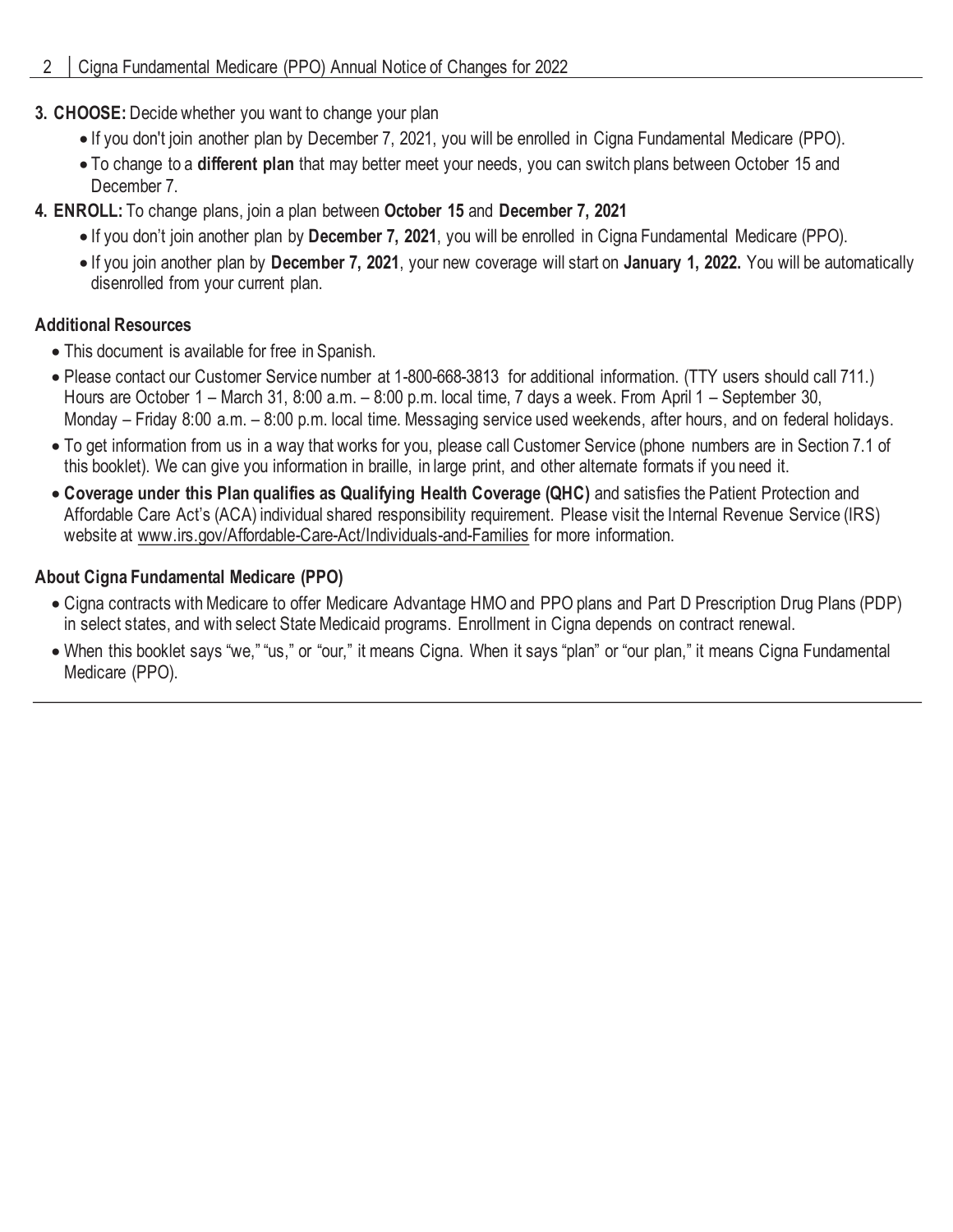# **Summary of Important Costs for 2022**

The table below compares the 2021 costs and 2022 costs for Cigna Fundamental Medicare (PPO) in several important areas. **Please note this is only a summary of changes**. A copy of the *Evidence of Coverage* is located on our website at www.cignamedicare.com. You may also call Customer Service to ask us to mail you an *Evidence of Coverage*.

| Cost                                                                                                                             | 2021 (this year)                                                  | 2022 (next year)                                                                          |
|----------------------------------------------------------------------------------------------------------------------------------|-------------------------------------------------------------------|-------------------------------------------------------------------------------------------|
| Monthly plan premium                                                                                                             | \$0                                                               | \$0                                                                                       |
| <b>Deductible</b>                                                                                                                | \$750 Out-of-Network                                              | No deductible                                                                             |
| Maximum out-of-pocket amounts                                                                                                    | From network providers: \$5,700                                   | From network providers: \$5,700                                                           |
| This is the most you will pay<br>out-of-pocket for your covered Part A and<br>Part B services.<br>(See Section 1.2 for details.) | From in-network and out-of-network<br>providers combined: \$8,700 | From network and out-of-<br>network providers combined: \$8,700                           |
| Doctor office visits                                                                                                             | In-Network:                                                       | In-Network:                                                                               |
|                                                                                                                                  | Primary care visits: \$10 copayment per<br>visit                  | Primary care visits: \$0-\$10 copayment per<br>visit                                      |
|                                                                                                                                  | Specialist visits: \$30 copayment per visit                       | Specialist visits: \$30 copayment per visit                                               |
|                                                                                                                                  | Out-of-Network:                                                   | Out-of-Network:                                                                           |
|                                                                                                                                  | Primary care visits: 50% coinsurance per<br>visit                 | Primary care visits: 50% coinsurance per<br>visit                                         |
|                                                                                                                                  |                                                                   | Specialist visits: 50% coinsurance per visit Specialist visits: 50% coinsurance per visit |
| Inpatient hospital stays                                                                                                         | In-Network:                                                       | In-Network:                                                                               |
| Includes inpatient acute, inpatient                                                                                              | Days 1-5: \$255 copayment per day                                 | Days 1-5: \$255 copayment per day                                                         |
| rehabilitation, long-term care hospitals,                                                                                        | Days 6-90: \$0 copayment per day                                  | Days 6-90: \$0 copayment per day                                                          |
| and other types of inpatient hospital                                                                                            | Out-of-Network:                                                   | Out-of-Network:                                                                           |
| services. Inpatient hospital care starts the<br>day you are formally admitted to the                                             | 20% coinsurance per stay                                          | 20% coinsurance per stay                                                                  |
| hospital with a doctor's order. The day                                                                                          |                                                                   |                                                                                           |
| before you are discharged is your last                                                                                           |                                                                   |                                                                                           |
| inpatient day.                                                                                                                   |                                                                   |                                                                                           |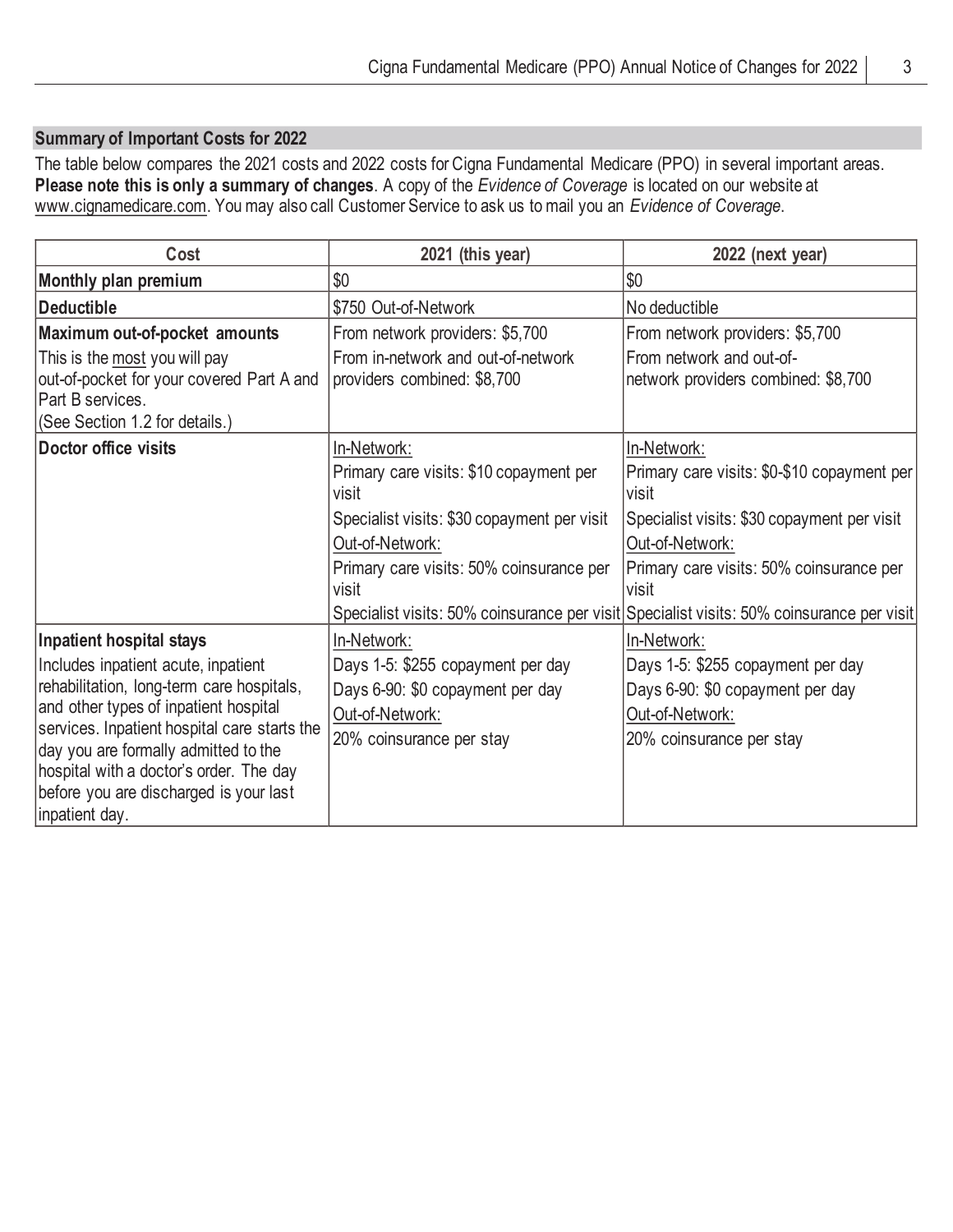# **Annual Notice of Changes for 2022 Table of Contents**

| <b>SECTION 1</b> |  |  |
|------------------|--|--|
| Section 1.1      |  |  |
| Section 1.2      |  |  |
| Section 1.3      |  |  |
| Section 1.4      |  |  |
| <b>SECTION 2</b> |  |  |
| <b>SECTION 3</b> |  |  |
| Section 3.1      |  |  |
| Section 3.2      |  |  |
| <b>SECTION 4</b> |  |  |
| <b>SECTION 5</b> |  |  |
| <b>SECTION 6</b> |  |  |
| <b>SECTION 7</b> |  |  |
| Section 7.1      |  |  |
| Section 7.2      |  |  |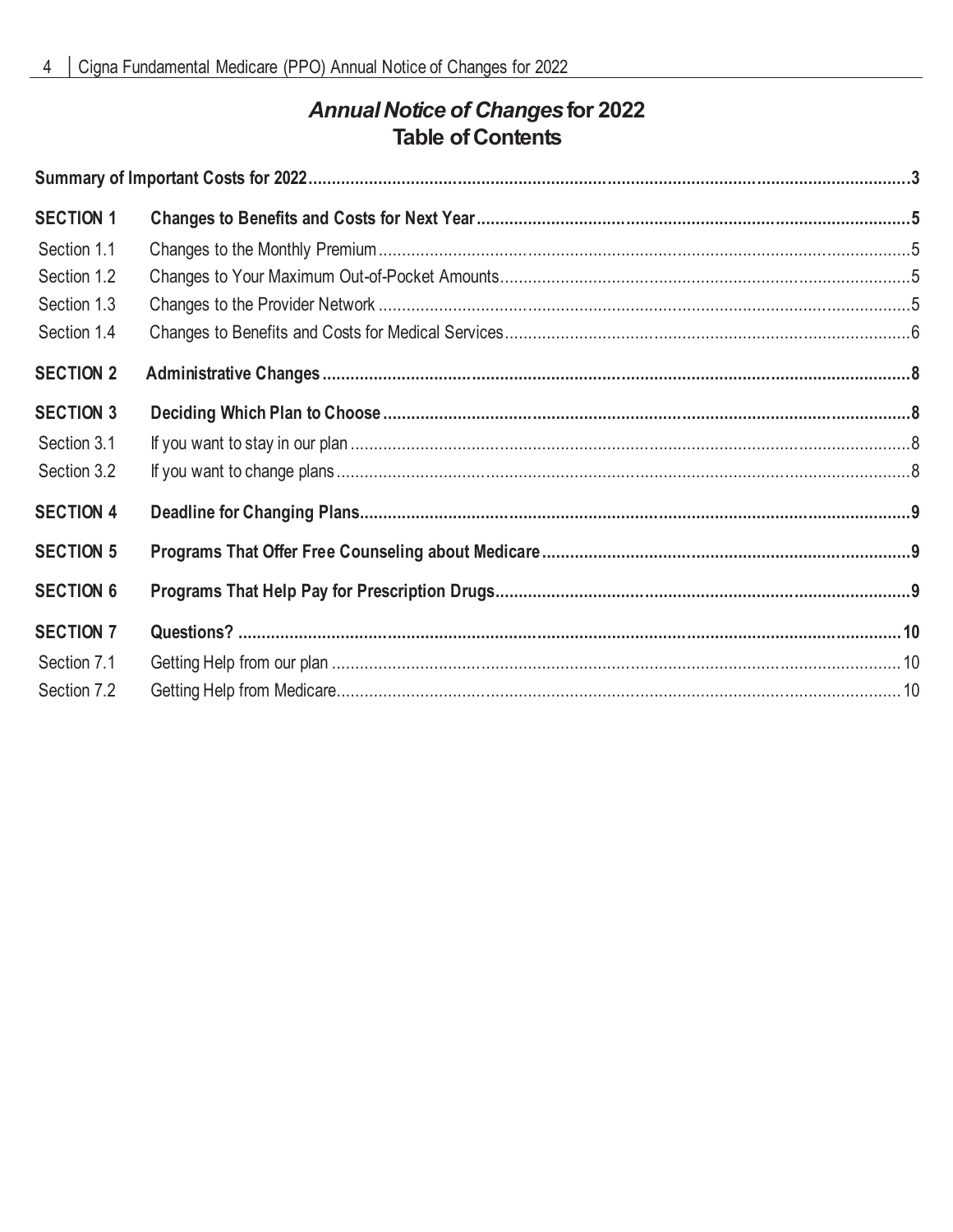| <b>SECTION 1</b>                                                                           | <b>Changes to Benefits and Costs for Next Year</b> |                                                                         |                                                                         |
|--------------------------------------------------------------------------------------------|----------------------------------------------------|-------------------------------------------------------------------------|-------------------------------------------------------------------------|
| Section 1.1                                                                                | <b>Changes to the Monthly Premium</b>              |                                                                         |                                                                         |
| Cost                                                                                       |                                                    | 2021 (this year)                                                        | 2022 (next year)                                                        |
| <b>Monthly premium</b><br>(You must also continue to pay your<br>Medicare Part B premium.) |                                                    | \$0                                                                     | \$0                                                                     |
| <b>Part B Premium Reduction</b>                                                            |                                                    | Cigna will reduce your monthly Medicare<br>Part B Premium by up to \$75 | Cigna will reduce your monthly Medicare<br>Part B Premium by up to \$75 |

# **Section 1.2 Changes to Your Maximum Out-of-Pocket Amounts**

To protect you, Medicare requires all health plans to limit how much you pay "out-of-pocket" during the year. These limits are called the "maximum out-of-pocket amounts." Once you reach this amount, you generally pay nothing for covered Part A and Part B services for the rest of the year.

| Cost                                                                                                                                                                         | 2021 (this year) | 2022 (next year)                                                                                                                                                                                                                                  |
|------------------------------------------------------------------------------------------------------------------------------------------------------------------------------|------------------|---------------------------------------------------------------------------------------------------------------------------------------------------------------------------------------------------------------------------------------------------|
| In-network maximum out-of-pocket<br>∣amount                                                                                                                                  | \$5,700          | \$5,700                                                                                                                                                                                                                                           |
| Your costs for covered medical services<br>(such as copays) from network providers<br>count toward your in-network maximum<br>out-of-pocket amount.                          |                  | Once you have paid \$5,700 out-of-pocket<br>for covered Part A and Part B services<br>from network providers, you will pay<br>nothing for your covered Part A and Part<br>B services from network providers for the<br>rest of the calendar year. |
| Combined maximum out-of-pocket<br>∣amount                                                                                                                                    | \$8,700          | \$8,700                                                                                                                                                                                                                                           |
| Your costs for covered medical services<br>(such as copays) from in-network and out-<br>of-network providers count toward your<br>combined maximum out-of-pocket<br>lamount. |                  | Once you have paid \$8,700 out-of-pocket<br>for covered Part A and Part B services,<br>you will pay nothing for your covered Part<br>A and Part B services from network or<br>out-of-network providers for the rest of the<br>calendar year.      |

# **Section 1.3 Changes to the Provider Network**

There are changes to our network of providers for next year. An updated *Provider and Pharmacy Directory* is located on our website at www.cignamedicare.com. You may also call Customer Service for updated provider information or to ask us to mail you a *Provider and Pharmacy Directory*. **Please review the 2022** *Provider and Pharmacy Directory* **to see if your providers (primary care provider, specialists, hospitals, etc.) are in our network.**

It is important that you know that we may make changes to the hospitals, doctors and specialists (providers) that are part of your plan during the year. There are a number of reasons why your provider might leave your plan, but if your doctor or specialist does leave your plan, you have certain rights and protections summarized below:

- Even though our network of providers may change during the year, we must furnish you with uninterrupted access to qualified doctors and specialists.
- We will make a good faith effort to provide you with at least 30 days' notice that your provider is leaving our plan so that you have time to select a new provider.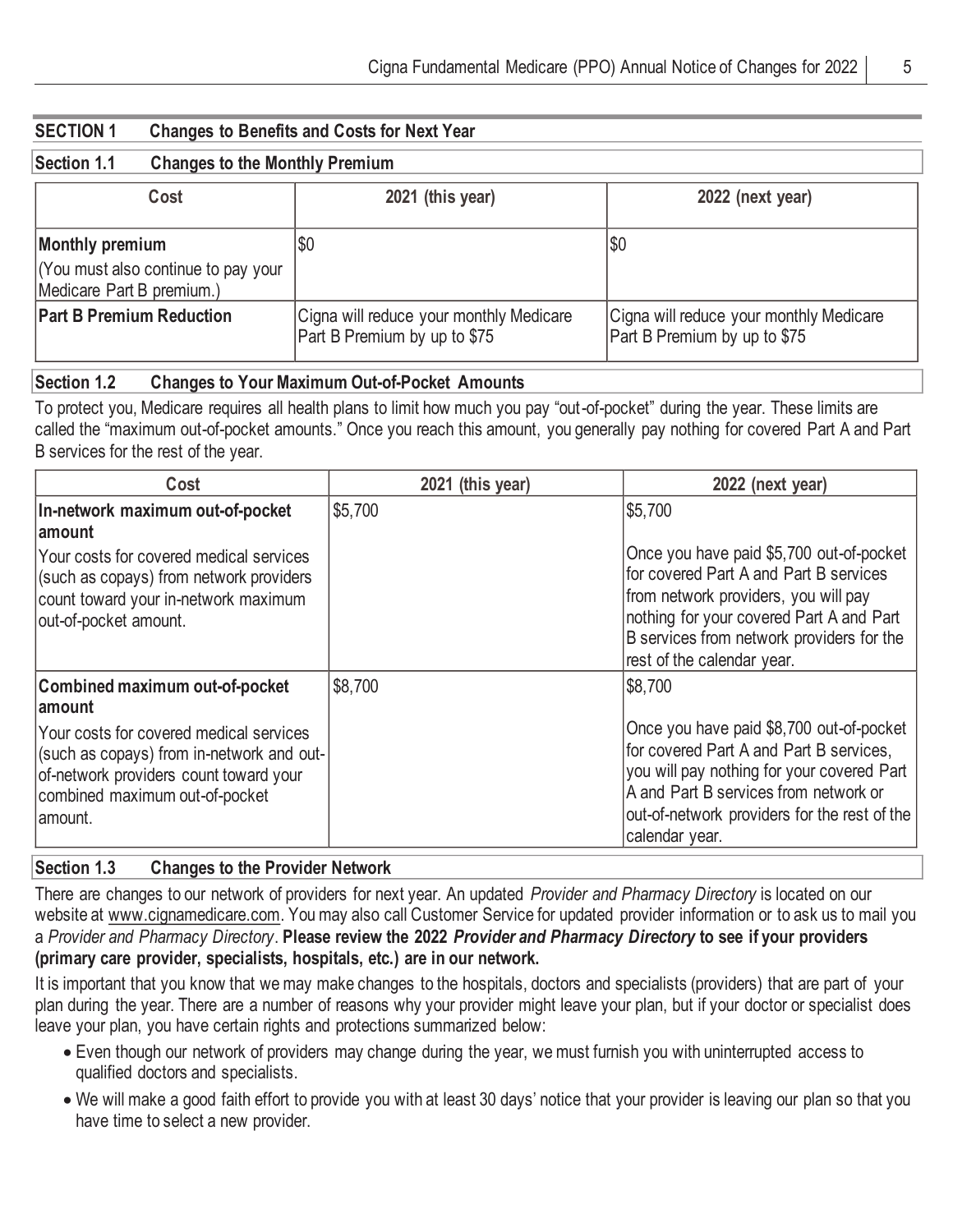- We will assist you in selecting a new qualified provider to continue managing your health care needs.
- If you are undergoing medical treatment you have the right to request, and we will work with you to ensure, that the medically necessary treatment you are receiving is not interrupted.
- If you believe we have not furnished you with a qualified provider to replace your previous provider or that your care is not being appropriately managed, you have the right to file an appeal of our decision.
- If you find out your doctor or specialist is leaving your plan, please contact us so we can assist you in finding a new provi der to manage your care.

#### **Section 1.4 Changes to Benefits and Costs for Medical Services**

We are changing our coverage for certain medical services next year. The information below describes these changes. For detai ls about the coverage and costs for these services, see Chapter 4, *Medical Benefits Chart (what is covered and what you pay)*, in your *2022 Evidence of Coverage.*

#### **Opioid treatment program services**

Members of our plan with opioid use disorder (OUD) can receive coverage of services to treat OUD through an Opioid Treatment Program (OTP) which includes the following services:

- U.S. Food and Drug Administration (FDA)-approved opioid agonist and antagonist medication-assisted treatment (MAT) medications.
- Dispensing and administration of MAT medications (if applicable)
- Substance use counseling
- Individual and group therapy
- Toxicology testing
- Intake activities
- Periodic assessments

| Cost                                                                                                   | 2021 (this year)                                                                                                                                                                           | 2022 (next year)                                                                                                                                                                                           |
|--------------------------------------------------------------------------------------------------------|--------------------------------------------------------------------------------------------------------------------------------------------------------------------------------------------|------------------------------------------------------------------------------------------------------------------------------------------------------------------------------------------------------------|
| Acupuncture for chronic low back pain                                                                  | Out-of-Network<br>You pay a coinsurance of 40% for each<br>Medicare-covered acupuncture visit.                                                                                             | Out-of-Network<br>You pay a coinsurance of 50% for each<br>Medicare-covered acupuncture visit.                                                                                                             |
| Additional telehealth services:<br><b>Physical therapy and Speech and</b><br><b>Language Pathology</b> | In-Network<br>You pay a copayment of \$30 for<br>Medicare-covered Physical therapy virtual<br>visits.<br>Medicare-covered Speech and Language<br>Pathology virtual visits are not covered. | In-Network<br>You pay a copayment of \$0 for Medicare-<br>covered Physical therapy virtual visits.<br>You pay a copayment of \$0 for Medicare-<br>covered Speech and Language Pathology<br>virtual visits. |
| Annual physical exam                                                                                   | In-Network<br>Not covered.<br>Out-of-Network<br>Not covered.                                                                                                                               | In-Network<br>You pay a copayment of \$0 for an annual<br>physical exam.<br>Out-of-Network<br>You pay a coinsurance of 50% for an<br>annual physical exam.                                                 |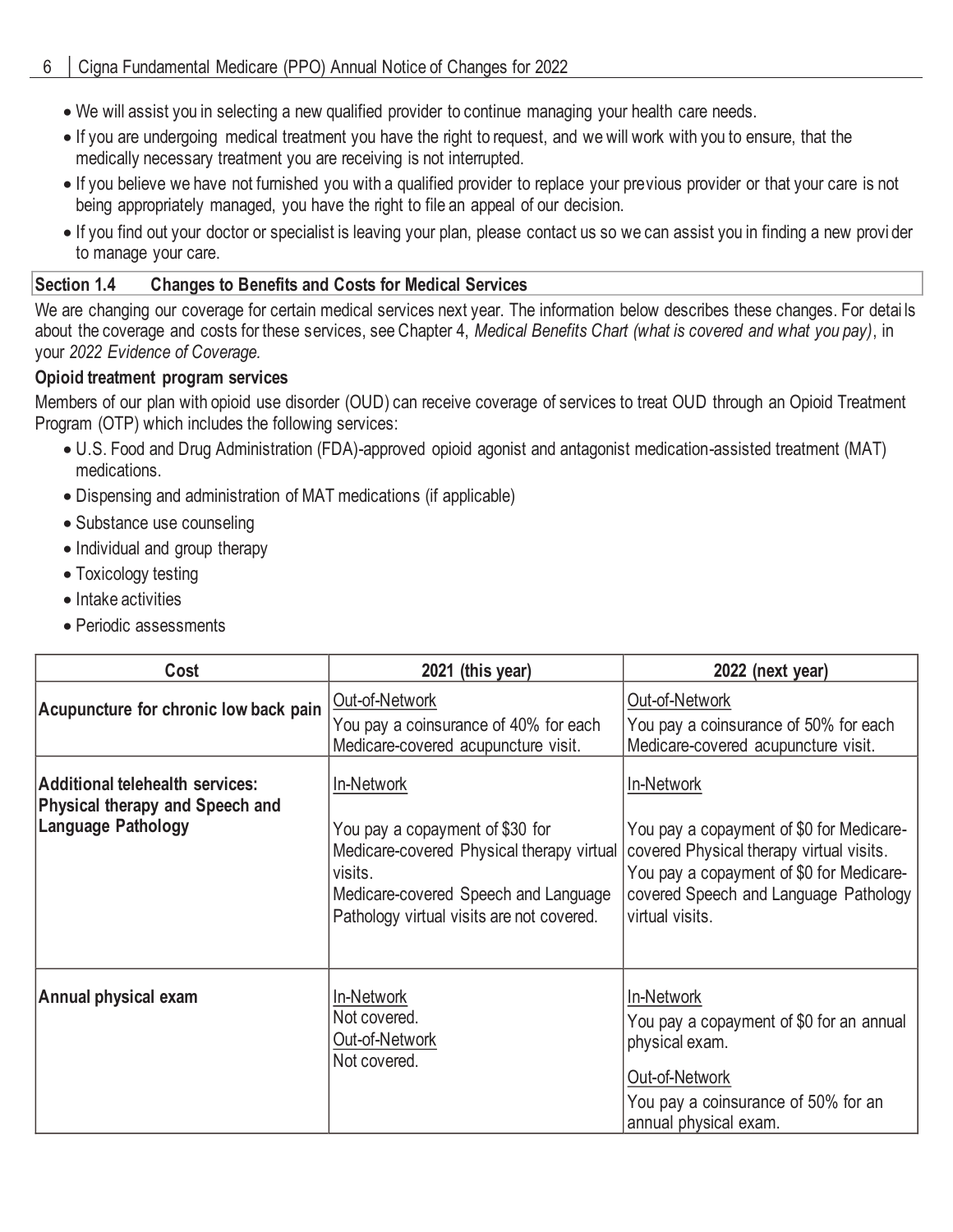| Cost                                         | 2021 (this year)                                                                                                                                                                                                                                                     | 2022 (next year)                                                                                                                                                                                                                                                                                                                                                                                                                            |
|----------------------------------------------|----------------------------------------------------------------------------------------------------------------------------------------------------------------------------------------------------------------------------------------------------------------------|---------------------------------------------------------------------------------------------------------------------------------------------------------------------------------------------------------------------------------------------------------------------------------------------------------------------------------------------------------------------------------------------------------------------------------------------|
|                                              |                                                                                                                                                                                                                                                                      |                                                                                                                                                                                                                                                                                                                                                                                                                                             |
| <b>Catasys Program</b>                       | In-Network<br>You pay a copayment of \$0 for Catasys<br>OnTrak™ program.                                                                                                                                                                                             | In-Network<br>Catasys OnTrak™ program not covered.                                                                                                                                                                                                                                                                                                                                                                                          |
| <b>Dental services</b>                       | In-Network and Out-of-Network<br>Authorization rules may apply.                                                                                                                                                                                                      | In-Network and Out-of-Network<br>Authorization not required.                                                                                                                                                                                                                                                                                                                                                                                |
|                                              | The plan has no maximum allowance<br>amount per year for supplemental<br>preventive dental services and a<br>maximum allowance amount of \$1000 per<br>year for supplemental comprehensive<br>dental services.<br>You have cost share for select dental<br>services. | The plan has no maximum allowance<br>amount per year for supplemental<br>preventive and comprehensive dental<br>services. You will pay a \$0 copayment for<br>select dental services.<br>For more information on your dental<br>benefits and cost share, please contact<br>Cigna's dental vendor at 1-866-213-7295<br>(TTY 711) or go to<br>cignamedicare.com/resources after<br>October 1, 2021 to find the Dental Guide<br>for your plan. |
| <b>Hearing services</b>                      | In-Network                                                                                                                                                                                                                                                           | In-Network                                                                                                                                                                                                                                                                                                                                                                                                                                  |
|                                              | You pay a copayment of \$10 for<br>Medicare-covered diagnostic hearing<br>exams in a PCP office.<br>You pay a copayment of \$30 for<br>Medicare-covered diagnostic hearing<br>exams in a Specialist office.                                                          | You pay a copayment of \$30 for<br>Medicare-covered diagnostic hearing<br>exams.                                                                                                                                                                                                                                                                                                                                                            |
| Indoor air quality equipment and<br>services | \$150 reimbursement every year for indoor<br>air quality equipment and services (air<br>conditioner).                                                                                                                                                                | Not covered.                                                                                                                                                                                                                                                                                                                                                                                                                                |
| <b>Over-the-Counter Items and Services</b>   | Limited to \$30 Every Three Months for<br>specific over-the-counter drugs and other<br>health-related pharmacy products, as<br>listed in the OTC catalog.                                                                                                            | Limited to \$40 Every Three Months for<br>specific over-the-counter drugs and other<br>health-related pharmacy products, as<br>listed in the OTC catalog.                                                                                                                                                                                                                                                                                   |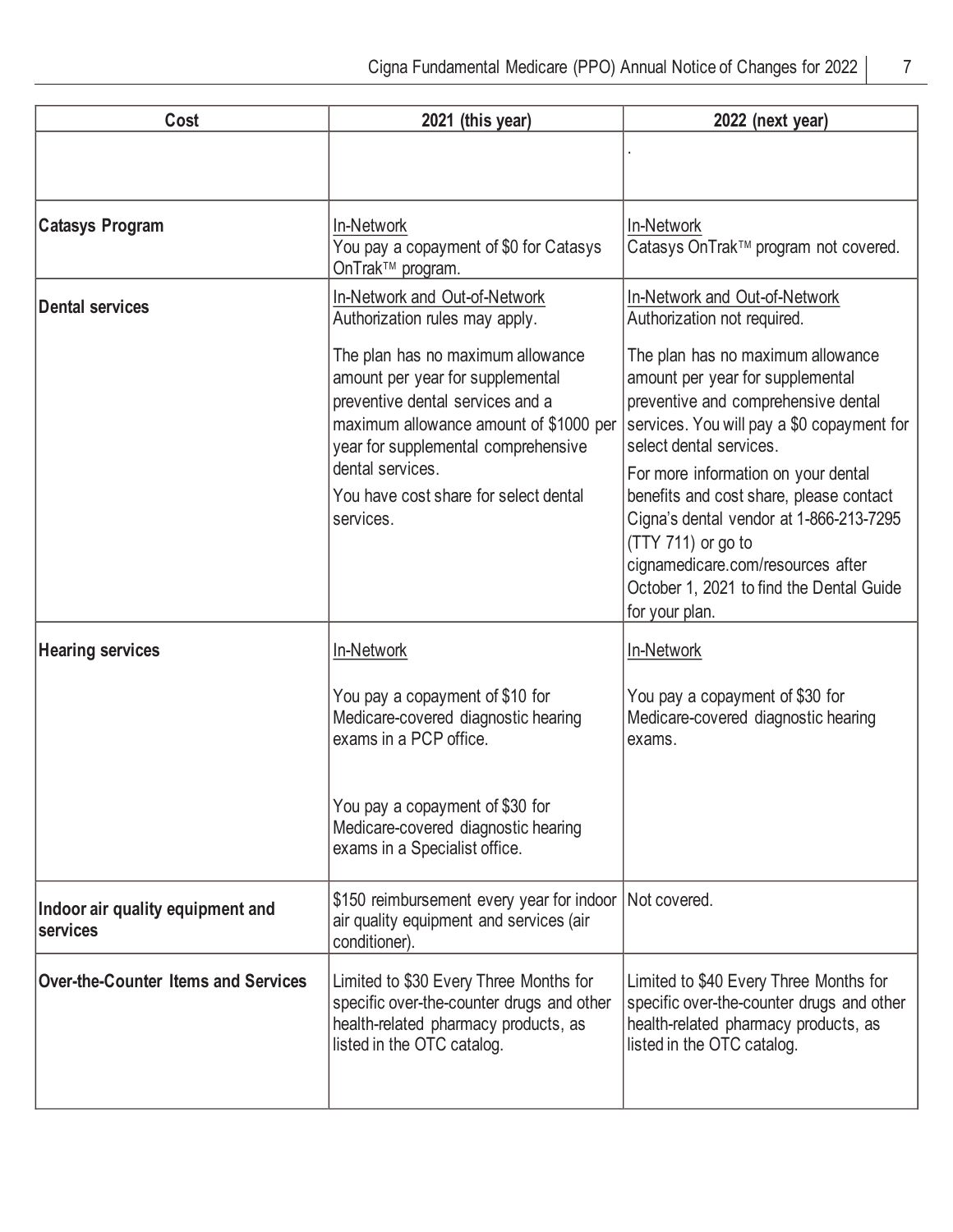| Cost                                                                       | 2021 (this year)                                                                                                                                                                                                                                                                                | 2022 (next year)                                                                                                                                                                                                                                                                                                        |
|----------------------------------------------------------------------------|-------------------------------------------------------------------------------------------------------------------------------------------------------------------------------------------------------------------------------------------------------------------------------------------------|-------------------------------------------------------------------------------------------------------------------------------------------------------------------------------------------------------------------------------------------------------------------------------------------------------------------------|
| <b>Physician/Practitioner services</b><br>including doctor's office visits | In-Network<br>You pay a copayment of \$10 for each<br>Medicare-covered Primary Care Physician<br>office visit and each Medicare-covered<br>virtual visit.<br>Out-of-Network<br>You pay a coinsurance of 50% for each<br>Medicare-covered Primary Care Physician Out-of-Network<br>doctor visit. | In-Network<br>You pay a copayment of \$0 for each<br>Medicare-covered Primary Care Physician<br>virtual visit.<br>You pay a copayment of \$10 for each<br>Medicare-covered Primary Care Physician<br>office visit.<br>You pay a coinsurance of 50% for each<br>Medicare-covered Primary Care Physician<br>doctor visit. |
| <b>Skilled nursing facility (SNF) care</b>                                 | In-Network<br>You pay a copayment of:<br>- Days 1-20: \$0 per day<br>- Days 21-100: \$184 per day<br>for each Medicare-covered SNF stay.<br>Out-of-Network<br>You pay a coinsurance of 45% for each<br>Medicare-covered SNF stay.                                                               | In-Network<br>You pay a copayment of:<br>- Days 1-20: \$0 per day<br>- Days 21-100: \$188 per day<br>for each Medicare-covered SNF stay.<br>Out-of-Network<br>You pay a coinsurance of 45% for each<br>Medicare-covered SNF stay.                                                                                       |

# **SECTION 2 Administrative Changes**

Please see the table below for other important changes to your plan.

| <b>Description</b>         | 2021 (this year)                                                                              | 2022 (next year)                                                                                                         |
|----------------------------|-----------------------------------------------------------------------------------------------|--------------------------------------------------------------------------------------------------------------------------|
| Cigna Vision Vendor Change | Cigna has a vision vendor that you can<br>contact for information on your vision<br>benefits. | Cigna will have a new vision vendor for<br>2022. For information on your vision<br>benefits, please call 1-888-886-1995. |

# **SECTION 3 Deciding Which Plan to Choose**

#### **Section 3.1 If you want to stay in our plan**

**To stay in our plan you don't need to do anything.** If you do not sign up for a different plan or change to Original Medicare by December 7, you will automatically be enrolled in our plan.

#### **Section 3.2 If you want to change plans**

We hope to keep you as a member next year but if you want to change for 2022 follow these steps:

#### **Step 1: Learn about and compare your choices**

- You can join a different Medicare health plan timely,
- — *OR* You can change to Original Medicare. If you change to Original Medicare, you will need to decide whether to join a Medicare drug plan. If you do not enroll in a Medicare drug plan, there may be a potential Part D late enrollment penalty.

To learn more about Original Medicare and the different types of Medicare plans, read the *Medicare & You 2022* handbook, call your State Health Insurance Assistance Program (see Section 5), or call Medicare (see Section 7.2).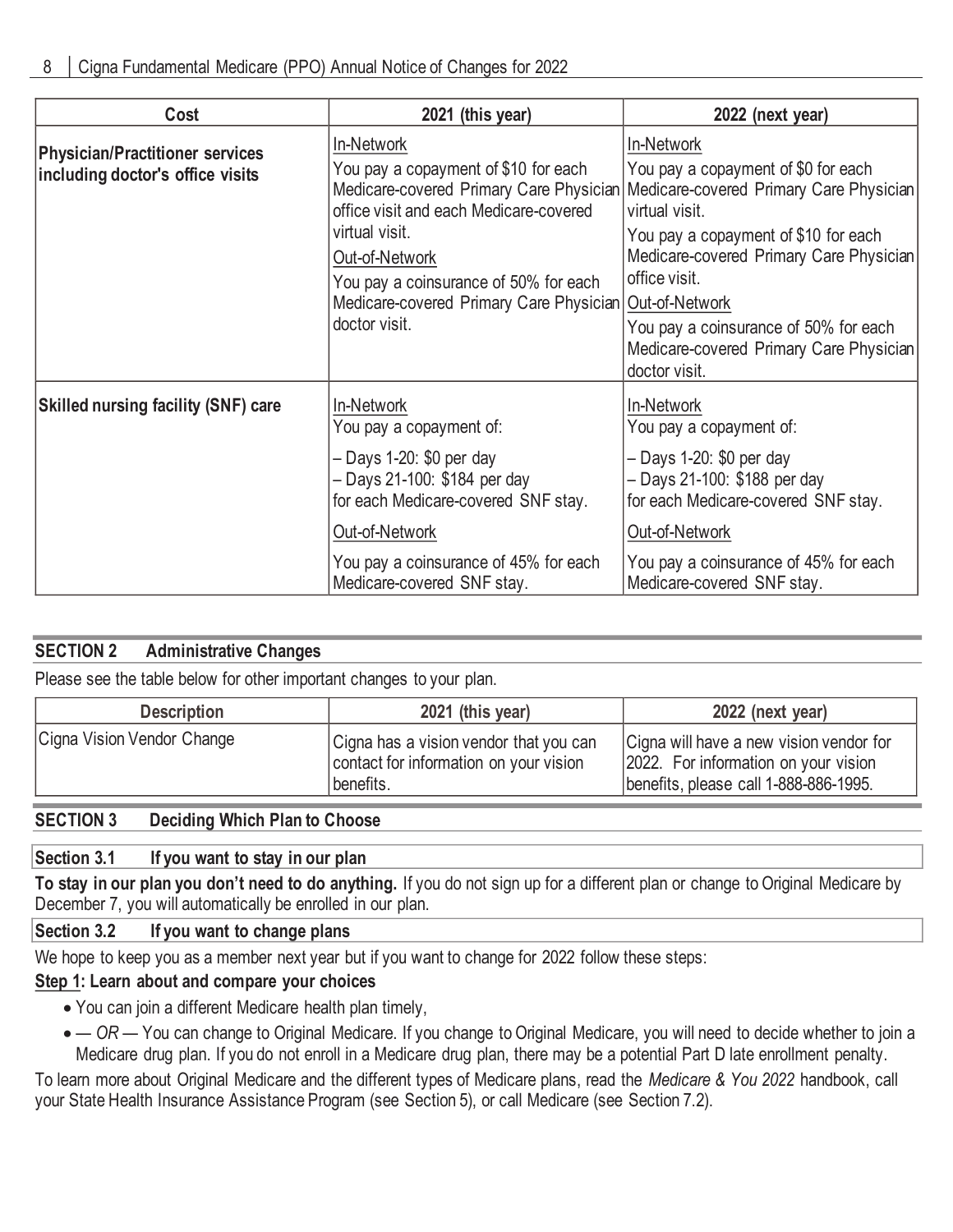You can also find information about plans in your area by using the Medicare Plan Finder on the Medicare website. Go to www.medicare.gov/plan-compare. **Here, you can find information about costs, coverage, and quality ratings for Medicare plans.**

As a reminder, Cigna offers other Medicare health plans and Medicare prescription drug plans. These other plans may differ in coverage, monthly premiums, and cost-sharing amounts.

# **Step 2: Change your coverage**

- To **change to a different Medicare health plan**, enroll in the new plan. You will automatically be disenrolled from Cigna Fundamental Medicare (PPO).
	- oTo **change to Original Medicare with a prescription drug plan,** enroll in the new drug plan. You will automatically be disenrolled from Cigna Fundamental Medicare (PPO).
- To **change to Original Medicare without a prescription drug plan**, you must either:
	- $\circ$  Send us a written request to disenroll. Contact Customer Service if you need more information on how to do this (phone numbers are in Section 7.1 of this booklet).

# **SECTION 4 Deadline for Changing Plans**

If you want to change to a different plan or to Original Medicare for next year, you can do it from **October 15 until December 7.**  The change will take effect on January 1, 2022.

# **Are there other times of the year to make a change?**

In certain situations, changes are also allowed at other times of the year. For example, people with Medicaid, those who get "Extra Help" paying for their drugs, those who have or are leaving employer coverage, and those who move out of the service area may be allowed to make a change at other times of the year. For more information, see Chapter 8, Section 2.3 of the *Evidence of Coverage.*

If you enrolled in a Medicare Advantage plan for January 1, 2022, and don't like your plan choice, you can switch to another Medicare health plan (either with or without Medicare prescription drug coverage) or switch to Original Medicare (either with or without Medicare prescription drug coverage) between January 1 and March 31, 2022. For more information, see Chapter 8, Section 2.2 of the *Evidence of Coverage.*

# **SECTION 5 Programs That Offer Free Counseling about Medicare**

The State Health Insurance Assistance Program (SHIP) is a government program with trained counselors in every state. In Texas, the SHIP is called Texas Health Information Counseling & Advocacy Program (HICAP).

Texas Health Information Counseling & Advocacy Program (HICAP) is independent (not connected with any insurance company or health plan). It is a state program that gets money from the Federal government to give **free** local health insurance counseling to people with Medicare. Texas Health Information Counseling & Advocacy Program (HICAP) counselors can help you with your Medicare questions or problems. They can help you understand your Medicare plan choices and answer questions about switching plans. You can call Texas Health Information Counseling & Advocacy Program (HICAP) at 1-800-252-9240.

# **SECTION 6 Programs That Help Pay for Prescription Drugs**

You may qualify for help paying for prescription drugs. Below we list different kinds of help

• **"Extra Help" from Medicare.** People with limited incomes may qualify for "Extra Help" to pay for their prescription drug costs. If you qualify, Medicare could pay up to 75% or more of your drug costs including monthly prescription drug premiums, annual deductibles, and coinsurance. Additionally, those who qualify will not have a coverage gap or late enrollment penalty. Many people are eligible and don't even know it. To see if you qualify, call:

 $\circ$  1-800-MEDICARE (1-800-633-4227). TTY users should call 1-877-486-2048, 24 hours a day/7 days a week;

oThe Social Security Office at 1-800-772-1213 between 7 am and 7 pm, Monday through Friday. TTY users should call, 1-800-325-0778 (applications); or

o*— or —* Contact **Medicare**, at 1-800-MEDICARE (1-800-633-4227), 24 hours a day, 7 days a week, and ask to be disenrolled. TTY users should call 1-877-486-2048.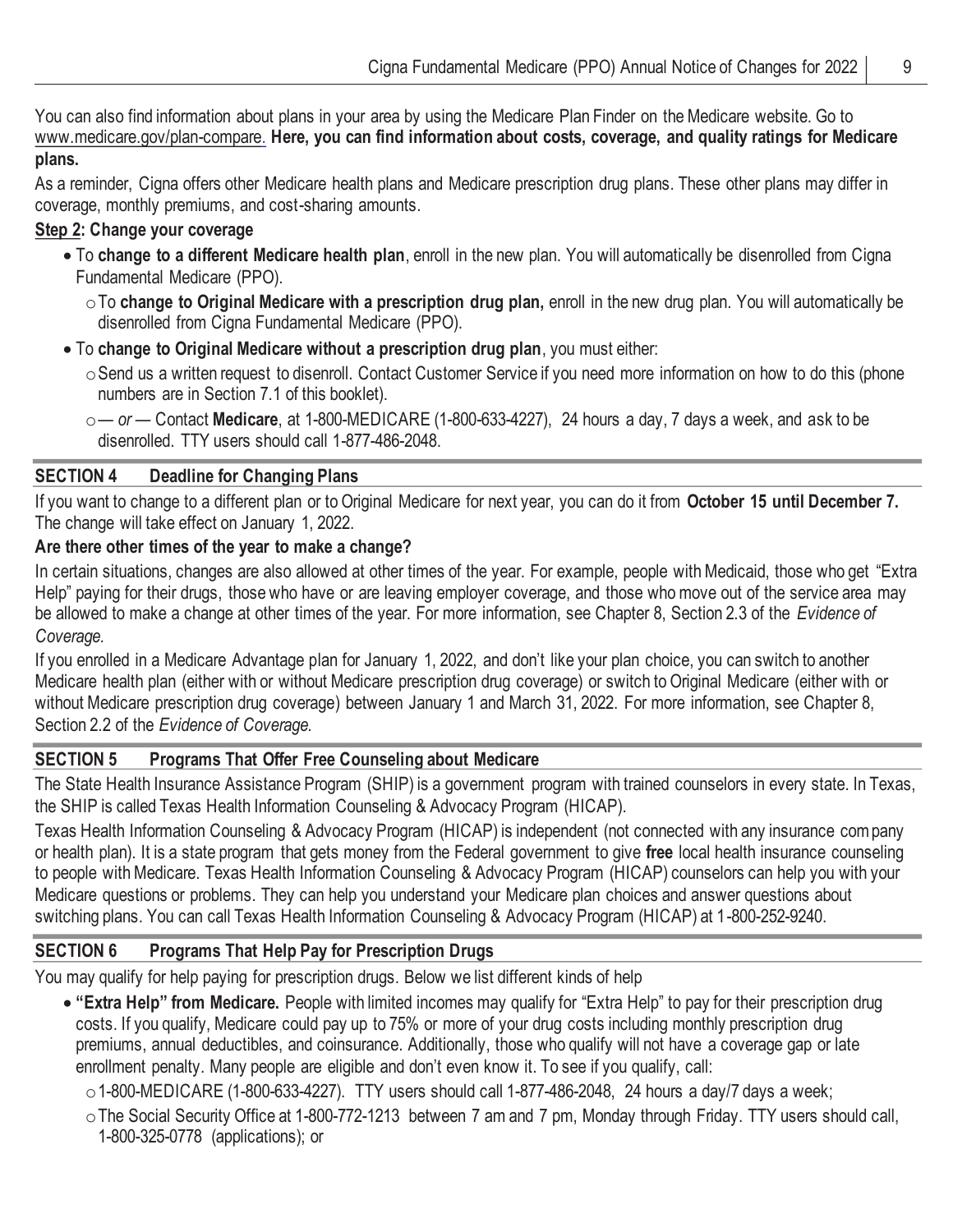oYour State Medicaid Office (applications).

- **Help from your state's pharmaceutical assistance program.** Texas has a program called Kidney Health Care Program that helps people pay for prescription drugs based on their financial need, age, or medical condition. To learn more about the program, check with your State Health Insurance Assistance Program (the name and phone numbers for this organization are in Section 5 of this booklet).
- **What if you have coverage from an AIDS Drug Assistance Program (ADAP)?** The AIDS Drug Assistance Program (ADAP) helps ADAP-eligible individuals living with HIV/AIDS have access to life-saving HIV medications. Medicare Part D prescription drugs that are also covered by ADAP qualify for prescription cost-sharing assistance. In Texas, the ADAP is the Texas HIV Medication Program. Note: To be eligible for the ADAP operating in your State, individuals must meet certain criteria, including proof of State residence and HIV status, low income as defined by the State, and uninsured/under-insured status.
- If you are currently enrolled in an ADAP, it can continue to provide you with Medicare Part D prescription cost-sharing assistance for drugs on the ADAP formulary. In order to be sure you continue receiving this assistance, please notify your local ADAP enrollment worker of any changes in your Medicare Part D plan name or policy number. To contact the Texas HIV Medication Program, please call 1-800-255-1090.

For information on eligibility criteria, covered drugs, or how to enroll in the program, please call the Texas HIV Medication Program at 1-800-255-1090.

#### **SECTION 7 Questions?**

#### **Section 7.1 Getting Help from our plan**

Questions? We're here to help. Please call Customer Service 1-800-668-3813. (TTY only, call 711). We are available for phone calls October 1 – March 31, 8:00 a.m. – 8:00 p.m. local time, 7 days a week. From April 1 – September 30, Monday – Friday 8:00 a.m. – 8:00 p.m. local time. Messaging service used weekends, after hours, and on federal holidays. Calls

to these numbers are free.

### **Read your 2022** *Evidence of Coverage* **(it has details about next year's benefits and costs)**

This *Annual Notice of Changes* gives you a summary of changes in your benefits and costs for 2022. For details, look in the 2022 *Evidence of Coverage* for Cigna Fundamental Medicare (PPO). The *Evidence of Coverage* is the legal, detailed description of your plan benefits. It explains your rights and the rules you need to follow to get covered services and prescription drugs. A copy of the *Evidence of Coverage* is located on our website at www.cignamedicare.com. You may also call Customer Service to ask us to mail you an *Evidence of Coverage*.

#### **Visit our Website**

You can also visit our website at www.cignamedicare.com. As a reminder, our website has the most up-to-date information about our provider network (*Provider and Pharmacy Directory*).

#### **Section 7.2 Getting Help from Medicare**

To get information directly from Medicare:

# **Call 1-800-MEDICARE (1-800-633-4227)**

You can call 1-800-MEDICARE (1-800-633-4227), 24 hours a day, 7 days a week. TTY users should call 1-877-486-2048.

# **Visit the Medicare Website**

You can visit the Medicare website (www.medicare.gov). It has information about cost, coverage, and quality ratings to help you compare Medicare health plans. You can find information about plans available in your area by using the Medicare Plan Finder on the Medicare website. (To view the information about plans, go to www.medicare.gov/plan-compare).

# **Read** *Medicare & You 2022*

You can read the *Medicare & You 2022* handbook. Every year in the fall, this booklet is mailed to people with Medicare. It has a summary of Medicare benefits, rights and protections, and answers to the most frequently asked questions about Medicare. If y ou don't have a copy of this booklet, you can get it at the Medicare website (www.medicare.gov) or by calling 1-800-MEDICARE (1-800-633-4227), 24 hours a day, 7 days a week. TTY users should call 1-877-486-2048.